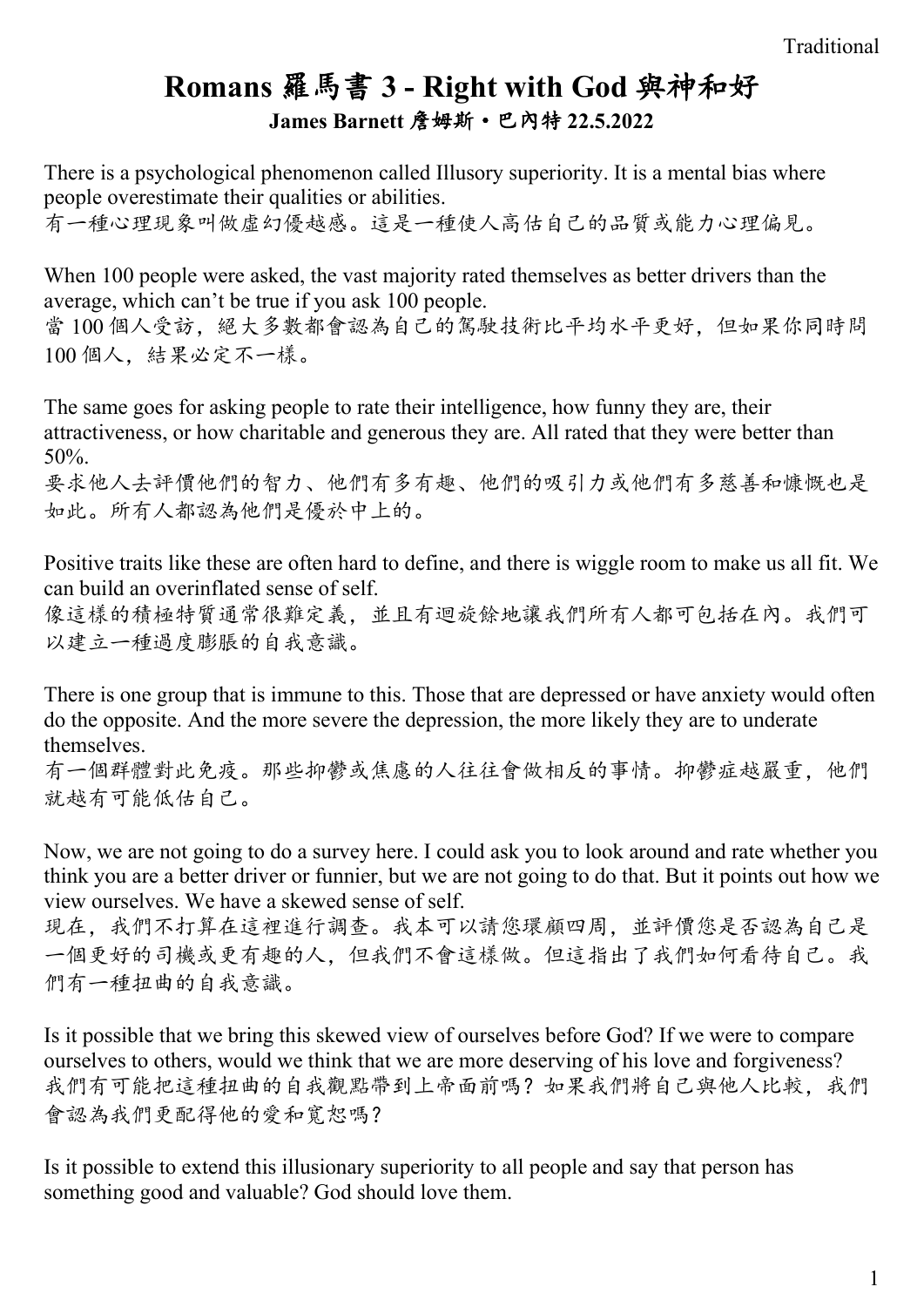Traditional

有沒有可能把這種虛幻的優越感擴展到所有人身上,說那個人有什麼好東西和有價值的 東西?上帝應該愛他們。

We are swimming in a culture that tells us that you can have it all, not only that, but you deserve everything good, whatever that good is. 我們在一種文化中游泳,這種文化告訴我們你可以擁有一切,不僅如此,而且你應該得 到一切美好的東西,無論那種美好是什麼。

So when it comes to righteousness with God, is it possible we view ourselves and others as deserving. Deserving of good things from God, including his love. I was walking home the other day, and I saw a sign that said, you deserve a break, have a kit-kat. 因此,當談到在上帝面前成為義時,我們是否有可能認為自己和他人是應得的。配得從

上帝那裡得到美好的東西,包括他的愛。前幾天我走回家的路上,我看到一個牌子,上 面寫著,你應該休息一下,吃排 kit-kat。

Every other religion says you can do it yourself too! It is on you. Other religions have people build up a performance record: following the eightfold path, removing all suffering, or doing the duty of your caste. Each is something that goes on a performance record to present on the day of judgement.

其他所有宗教都說你也可以自己做到!就在你身上。其他宗教讓人們建立業績記錄:遵 循八正道,消除所有痛苦,或履行您的種姓義務。每一個都是在評判當天記錄在績效記 錄上的東西。

So when we come to the good news of the Gospel, we expect that it is earnt. Hold this contradictory view that good from God must be earnt, but I am also special, superior, above average and deserve good from God.

因此,當我們聽到福音的好消息時,我們認為是要賺取的。持有這種自相矛盾的觀點, 即必須從上帝那裡來的好處是要賺取的,但我也很特別,優越,高於平均水平,應該配 得到上帝的好處。

So when we heard "*justified freely by Grace.*" Yes, but. Doesn't everyone have something to offer? What kind of God not love everyone in the country of a fair go! 因此,當我們聽到「以恩典白稱義」時。對,但是。不是每個人都有東西可以提供嗎? 什麼樣的上帝不愛這個每個人都是公平的國家的所有人!

We are continuing in Romans. The last three weeks have seen Paul build up the argument that no one deserves anything good from God. 我們在繼續看《羅馬書》。在過去的三週裡,保羅建立了這樣一個論點,即沒有人配得 從上帝那裡得到任何好處。

Now come to what Martin Luther, the German reformer, called the centre of the bible. 現在來看德國改革家馬丁路德所說的聖經中心。

Today's challenge will be to see the beauty of justification by faith that meets us when we don't deserve anything good from God and know how to respond.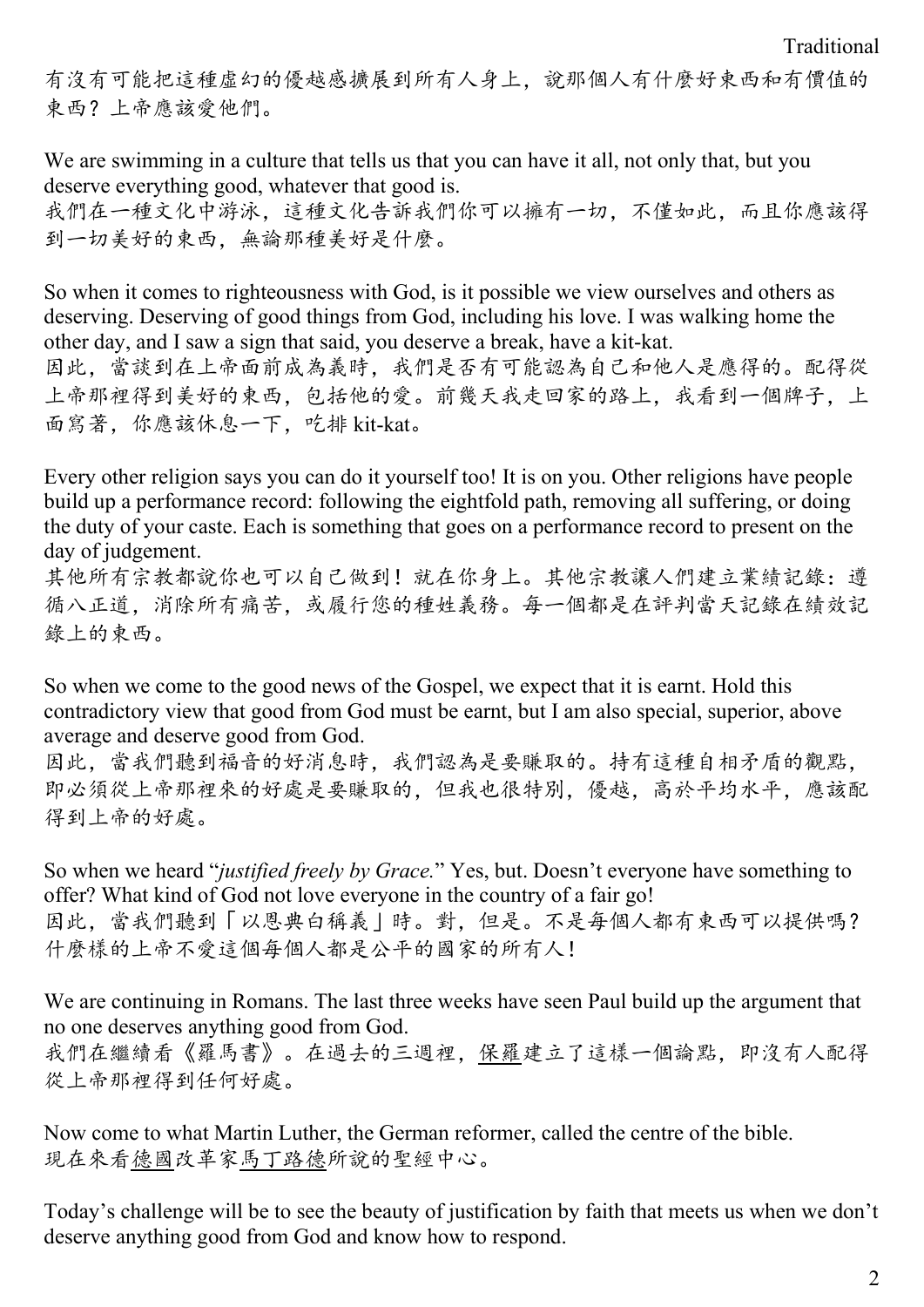今天的挑戰將是要看到當我們不配得從上帝那裡得到任何好處並知道如何回應時被稱為 義的因信稱義的美麗。

## **1. You Deserve Nothing - Romans 3:1-20 1.** 你什麼都不配 **-** 羅馬書 **3:1-20**

Paul builds up a big argument about what we deserve from God. And it is not pretty. 保羅建立了一個關於我們應該從上帝那裡得到什麼的大爭論。它並不漂亮。

Paul has been cutting away any grounds to think we are above average in God's sight. It has made for uncomfortable listening to those in church and those not in church. In the first 20 verses of chapter 3, Paul moves forward to how he concludes in verse 20, '*no one will be declared righteous in God's sight*'.

保羅一直在消除任何認為我們在上帝眼中高於平均水平的理由。那些在教堂裡和在教堂 外聽到的人,也會感覺得不舒服。在第 3 章的前 20 節中,保羅推向他在第 20 節中的結 論,「沒有一個能……在上帝面前稱義」。

Paul goes back and forward in the first nine verses asking himself questions and then answering them. I am not going to go through each of them. But they amount to what is the advantage of being a Jew. Is there any advantage to having the very words of God, the Old Testament? 保羅在前九節經文中反復提出問題,然後自己回答。我不打算逐個介紹。但它們相當於 成為猶太人的優勢。擁有上帝的話,舊約聖經,有什麼好處嗎?

It is a comparison question, and surely the Jews are above average before God. They have been God's people. They have had his law, and surely God will judge them more favourably than those who have been far away from him. Surely the Jews are closer to righteousness, and they are closer to being accepted by God?

這是比較問題,猶太人在上帝面前肯定高於平均水平。他們一直是上帝的子民。他們有 他的律法,而且上帝肯定會在審判他們時比那些遠離祂的人更有利。猶太人必然是更接 近公義,更接近被神接納。

But it is not about comparing ourselves to others. All It is about is our position before God, our legal position. Verse 9 describes us as all under the power of sin. 但這不是將自己與他人進行比較。一切都是關於我們在上帝面前的地位,我們的合法地 位。第 9 節描述我們都在罪惡的權勢之下。

Imagine three people were going to go for a swim. They were going to try to swim from Sydney to New Zealand. One can't swim at all, and he sinks in Sydney harbour. The next is a weak swimmer who flounders and flops his way out 300 metres before drowning. 想像有三個人去游泳。他們打算從悉尼游到新西蘭。一個人根本不會游泳,他在悉尼港 便沉了下去。下一個是一個弱的游泳者,他掙扎著游了 300 米後也溺水了。

The last, well, she is a champion swimmer. And she swims easily for the first 50 kilometres, struggles for 100, and is just floating along for the next 50. She makes it 200 kilometres and falls just short by 2000 kilometres. Is she more drowned than the others?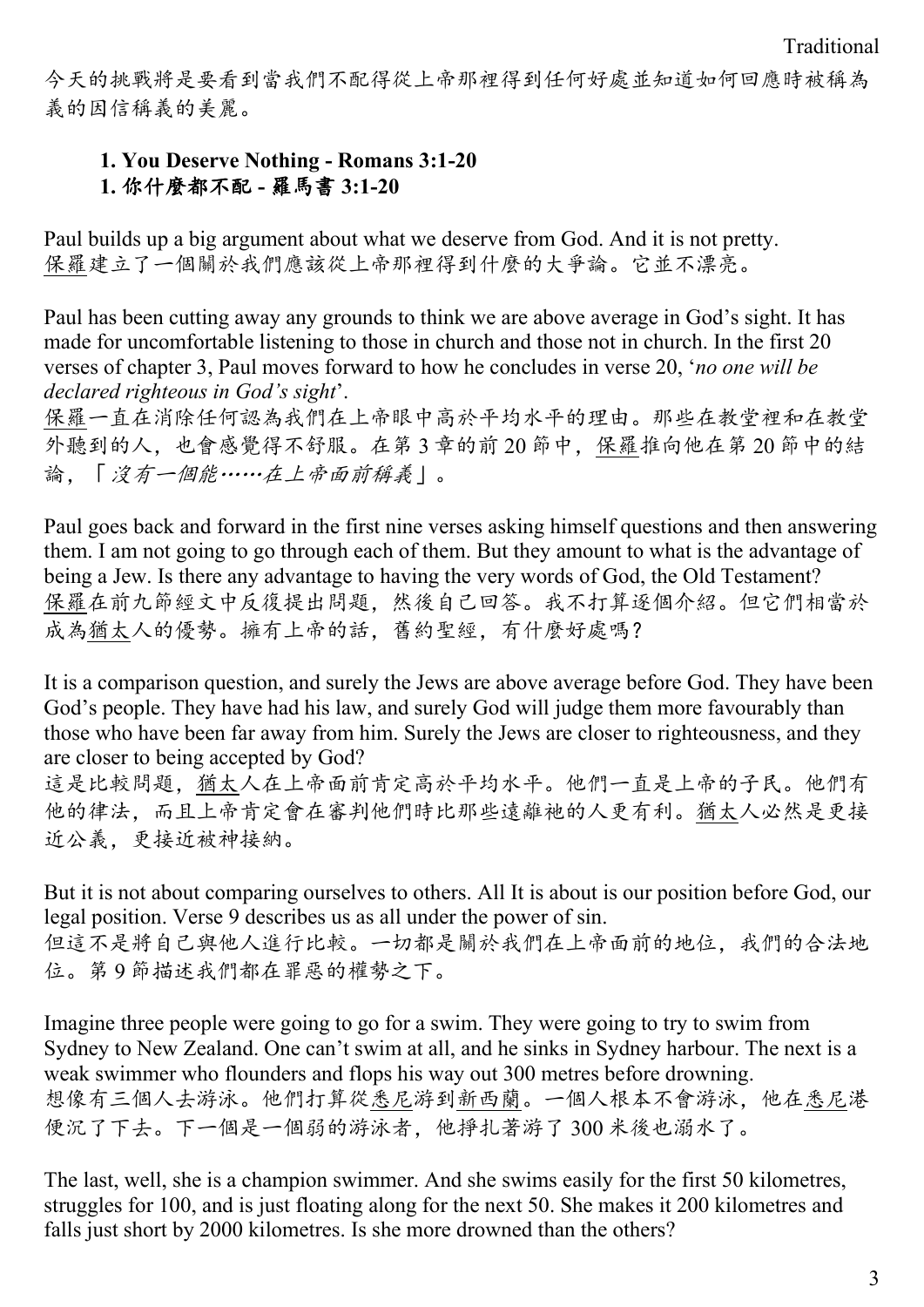最後一個,嗯,她是游泳冠軍。前50公里她游得很輕鬆,100公里時在掙扎著,接下來 的 50 公里只是漂浮著。她游了 200 公里,只差 2000 公里。她比其他淹死人更不幸嗎?

No, it doesn't matter. None of the swimmers gets anywhere near their destination. The person who considers themselves moral and good and who runs to indulge every fleeting emotion and sin doesn't come anywhere near a righteous heart. They are equally alike.

不,沒關係。沒有一個游泳者能接近目的地。認為自己有道德和善良的人,以及放縱每 一種稍縱即逝的情緒和罪惡的人,都是離正義的中心很遠。他們同樣不詳達標。

There is such a gulf between righteous and unrighteous that our moral standing cannot contribute to our salvation.

正義與不正義之間有如此大的鴻溝,以至於我們的道德地位無法幫助我們得救。

Paul gives a full picture of what it means to be far from God, how fully we sin, and the reality of our sinfulness.

保羅完整地描述了遠離神意味著什麼,我們犯罪的程度,以及我們有罪的現實。

Firstly, our legal standing before God. Verse 10, *no one is righteous*. It is a legal position, like innocent or guilty. There is no in-between. When it comes to our relationship with God, we are either righteous and fully obey or unrighteous.

首先,我們在上帝面前的法律地位。第 10 節,「沒有義人,連一個也沒有。」這是一個 法律的立場,就像無罪或有罪一樣。沒有中間的。當談到我們與上帝的關係時,我們要 麼是義的是完全順服的,要麼是不義的。

Verse 11; *our minds*. No one understands God and the truth of the world. We can see God's goodness to us all around in the rising of the sun and his provision of rain for food - but we can't see it. We are blind to him. We can't see the reality of the created order of the world. 第11節;我們的思想。沒有人明白上帝和世界的真相。我們可以從我們周圍,從太陽的 升起和上帝為我們提供的食物和雨水中看到他對我們的美善…但我們卻是看不到。我們 對他視而不見。我們看不到被創造的世界秩序的真實性。

Verse 11 again, our motives. We don't seek God. None of us wants to find him. We are running and hiding from him.

第11節,我們的動機。我們沒有尋求上帝。我們誰都不想找到他。我們跑著躲著他。

Verse 12, Our will, we have chosen to turn away. 第12節,我們的意志,我們選擇去偏離正路。

Verse 13. Our mouths are deceitful, poisonous, bitter, and full of slander and gossip. Verse 13 is this picture of our mouths like an open grave - a sign of the decay of the whole body. Only rottenness comes out.

第 13 節。我們的口舌充滿詭詐、毒害、苦毒,充滿毀謗和流言蜚語。第 13 節描繪了我 們的嘴就像一個敞開的墳墓…整個身體在腐爛的標誌。只有腐爛從口中出來。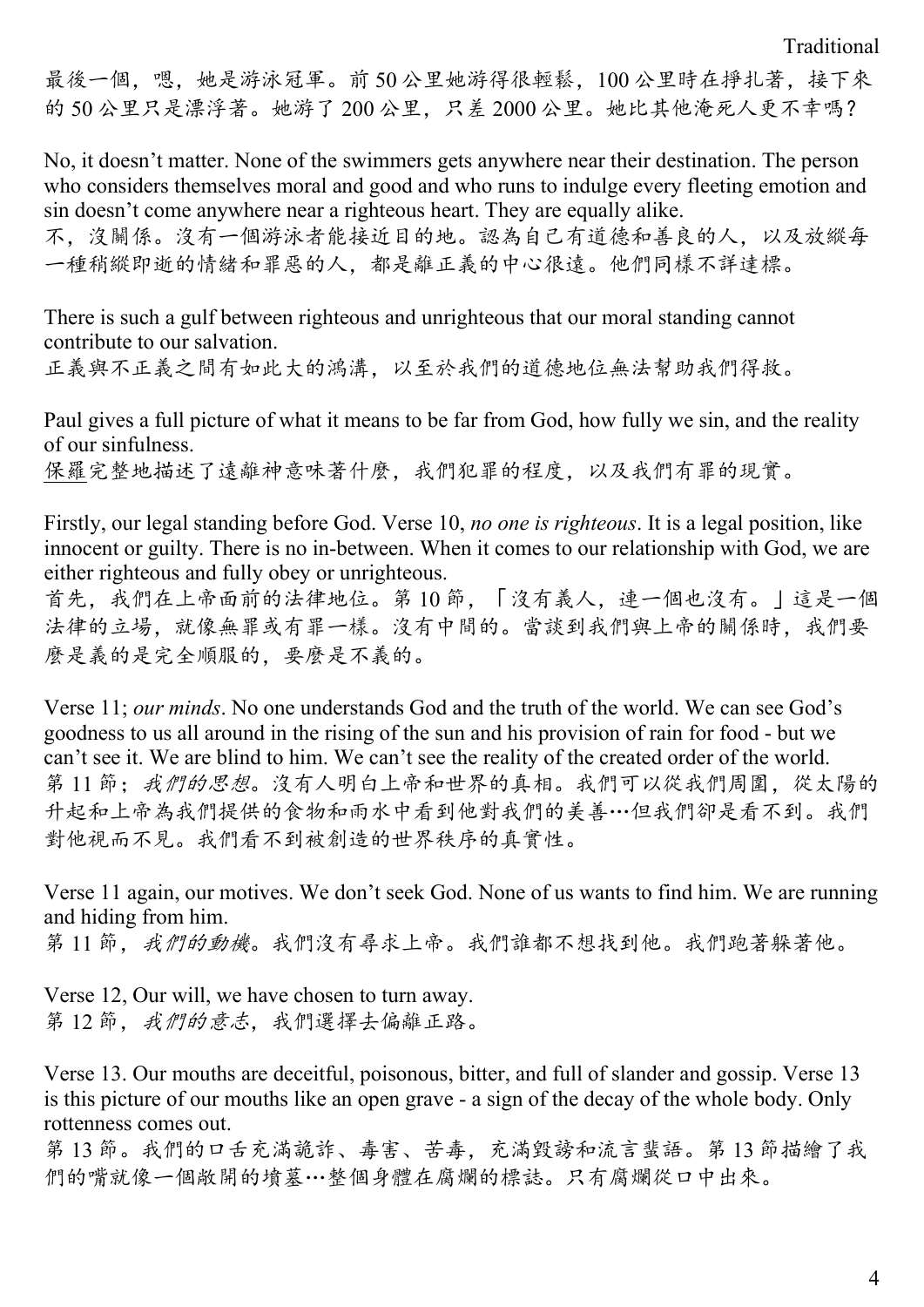Verse 15. Our relationships with people are damaged. Shedding blood brings ruin and misery. We don't know peace. 第15節,我們與人的關係受損。我們流血,帶來毀滅和痛苦。我們不知道和平。

And our relationship with God, we don't fear him. We don't see him as the one in control, but we place ourselves over him. 我們與上帝的關係,我們不懼怕他。我們不認為他是控制者,我們將自己置於他之上。

It is a detailed and depressing list. But this is all people before God, in a position of being unrighteous. But who also expects to be in the best position. Again, that illusionary superiority views us as deserving good from God despite the evidence we ignore. 這是一份詳細而令人沮喪的清單。但這就是所有在神面前處於不義地位的人。但也同時 認為自己正處於最佳位置。再一次,儘管我們忽略了證據,但這種虛幻的優越感認為我 們應該得到上帝的好處。

Can you imagine if Paul was writing a dating profile of humanity? 你能想像如果保羅正在寫人類的約會資料嗎?

Okay, it says that he is 5"11', has orangey blonde, brown hair, and likes to walk on the beach. And He is guilty and condemned. Hmmm … interesting. His mind is twisted and deranged. His heart is selfish. He only ever chooses himself (how would we split the bill?). Whenever he speaks, he puts down all those around him. He is a bully and belittles people, full of cursing and bitterness. He's brought shame to his family. He has destroyed all his relationships, some by shedding blood, and he thinks he is God. Would you want to be with that kind of person or to have your child or family member with them?

好的,上面寫著他是 5 尺 11 吋, 有一頭橙黃的,棕色的金頭髮,喜歡在沙灘上散步。而 且他是有罪的,是被定了罪的。嗯…有趣。他的心是扭曲和瘋狂的。他的心是自私的。 他總只是為自己著想(我們將如何分攤賬單?)。每當他說話時,他都會否定周圍的 人。他是一個欺負人、輕視人的人,充滿了詛咒和苦毒。他給家人帶來了恥辱。他摧毀 了他所有的關係,其中一些是流血的,他認為自己是上帝。你想和那種人在一起,或讓 你的孩子或家人與他在一起嗎?

That is the person that Paul describes all of us to be. No one seeks God. No one does good. 這就是保羅對我們所有人的描述。沒有尋求上帝。沒有行善的。

But God chooses to have a relationship. How thankful should we be! 但上帝選擇與我們建立關係。我們應該多麼感恩!

God chose to send his own Jesus for a despicable people. The theology of total depravity is that we are completely sinful, and even when we try to do good, it is twisted by evil. 上帝選擇為卑鄙的人差遣他自己的耶穌到來。完全墮落的神學論是指我們完全有罪,即 使我們試圖行善,也會是被邪惡扭曲了的。

**2. You get everything Romans 3:21-31 2.** 你得到了羅馬書 **3**:**21-31** 的一切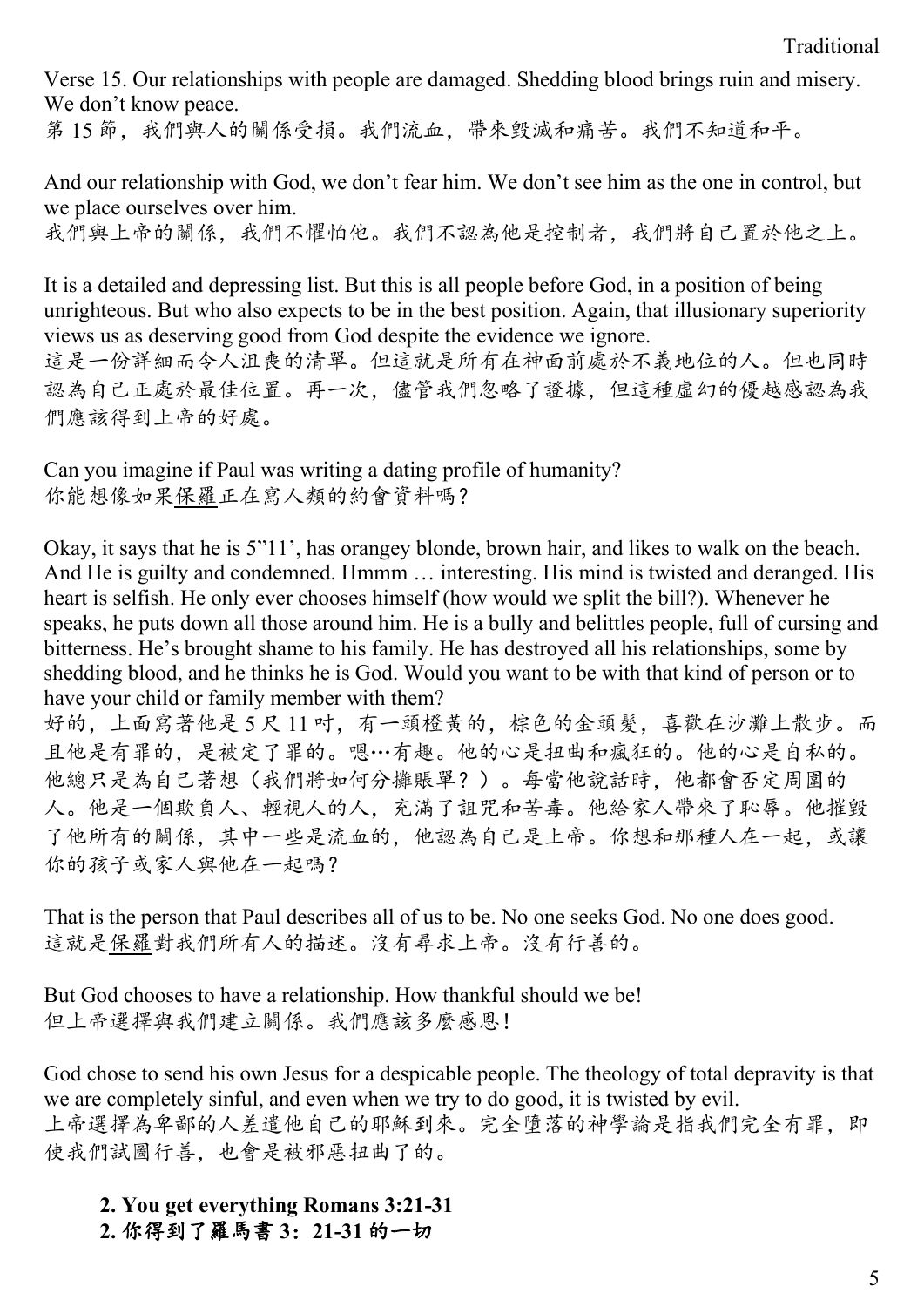"But". Verse 21 has one of the greatest's usages of the word 'but' in the bible. The other is Ephesians 2, which you can read later.

「但」。第 21 節是在聖經中對「但」這個詞最偉大的使用之一。另一個處是《以弗所 書》2 章,你可以稍後自己閱讀。

Verse 21. 第 21 節。

> 21 But now, apart from the law the righteousness of God has been made known 21 但如今,上帝的義在律法之外已經顯明出來,有律法和先知為證

But now. In contrast to what Paul has just said about people. 但如今。這與保羅剛剛所說的人作對比。

Before, we were in a position of condemnation, unable to move. But a new position is offered. We spoke earlier about how other religions have people build up a performance record to bring to God to show how worthy we are. But now, Paul says that an unheard-of approach has been made known. The good looking resume didn't work. The righteousness of God, the performance record is given. Verse 22

以前,我們處於被譴責的位置,無法動彈。但有一個新的職位置提供了。我們之前談到 了其他宗教如何讓人們建立一個績效記錄來呈現給上帝,以顯示我們是多麼配得。但如 今,保羅說,一種聞所未聞的方法已經被顯明出來。好看的簡歷沒有用。上帝的義,表 現記錄被賦予了。第 22 節

This righteousness is given through faith in Jesus Christ to all who believe 上帝的義,因信耶穌基督加給一切信的人。

What an amazing, ridiculous and radical thing. Given freely, offered, not earnt. You can try to swim to New Zealand, but God is offering a free spot on his plane. There is no comparison. We can try with all our effort and fail, or have it given for free.

多麼令人驚奇、荒謬和激進的事情。免費給予,提供,而不是賺取。你可以嘗試游到新 西蘭,但上帝在他的飛機上提供了一個免費的位置。沒有可比的。我們可以竭盡全力嘗 試並失敗,或者接受免費的提供。

We come to what Luther argued was the centre of the bible. It is worth meditating on, memorising, and recalling good days and bad. 我們來到路德所說的聖經的中心。是在好日子和壞日子都配得沉思、記憶和回憶的。

Verse 3:23. 23 節。

> 23 for all have sinned and fall short of the glory of God, 24 and all are justified freely by his grace through the redemption that came by Christ Jesus.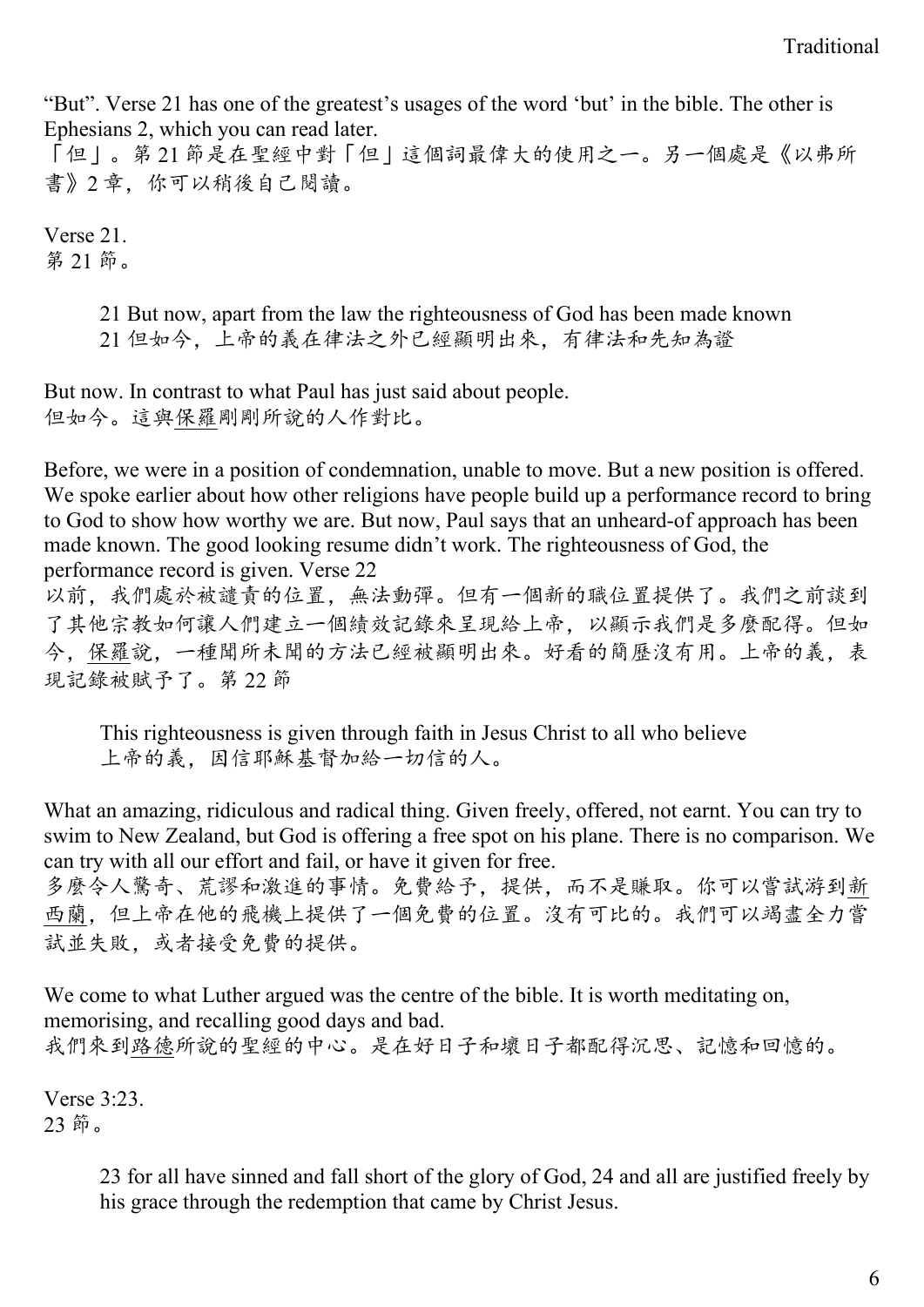Traditional

23 因為世人都犯了罪,虧缺了上帝的榮耀,24 如今卻蒙上帝的恩典,藉著在基督 耶穌裏的救贖,就白白地得稱為義。

How horrid would it be if Paul stopped there? All have sinned - but there is grace for all. Rather than pay the penalty, the judge's son took our place, and we were given his place and redeemed and bought back.

如果保羅停在這裡會有多可怕?所有人都犯了罪…但所有人都蒙上帝的恩典。取代了我 們去付上懲罰的是法官的兒子,我們得到了他的位置,被贖回並買回了。

It is a beautiful scandal of the cross. That the one who was not, verse 23, had not sinned and fallen short would take the place of the unjust. 這是一個十字架的美麗醜聞。第 23 節, 那個沒有犯罪和虧缺了上帝的人代替不義的人。

This beautiful undeserved joy has so many layers. Just like our layers of sin and rebellion, this too is multifaceted. 這種美麗不配得的喜樂有很多層次。像我們層層的罪惡和叛逆一樣,這也是多方面的。

Verse 22 says that this righteousness 第 22 節說,這義

> 22 This righteousness is given through faith in Jesus Christ to all who believe. 22 就是上帝的義,因信耶穌基督加給一切信的人。

Belief in a god is not enough. It is specific. It is the object of our belief, Jesus himself. 相信有神是不足夠的。要具體的。是我們信仰的對象,耶穌本人。

Paul has made painfully clear that it has nothing to do with us. Our salvation is a work of God. 保羅明確地表示是與我們無關的。我們的救恩是神的工作。

And that wonderful verse 24, our faith in Jesus is given freely. 而那美妙的第 24 節, 我們藉著在基督耶穌裏的信心, 就白白地得稱為義。

We can think of God's gift of faith in Jesus as an intense attitude. I am 100% certain that Jesus saved me! I know he did and have no doubts. But that would become another work. 我們可以把上帝給與對耶穌的信心的禮物看作是一種強烈的態度。我有 100%的把握, 耶穌救了我!我知道他做到了。我毫不懷疑。但這成為另一項工作。

Our faith doesn't save us, but the one in who the faith is. And that is freely given. 我們的信不會拯救我們,而是信賴的那個人。是白白地給予的。

Finally, it is not just faith in Jesus, but specifically his work at the cross, verse 25. 最後,不僅僅是對耶穌的信,特別是他在十字架上的工作,第 25 節。

25 God presented Christ as a sacrifice of atonement, through the shedding of his blood to be received by faith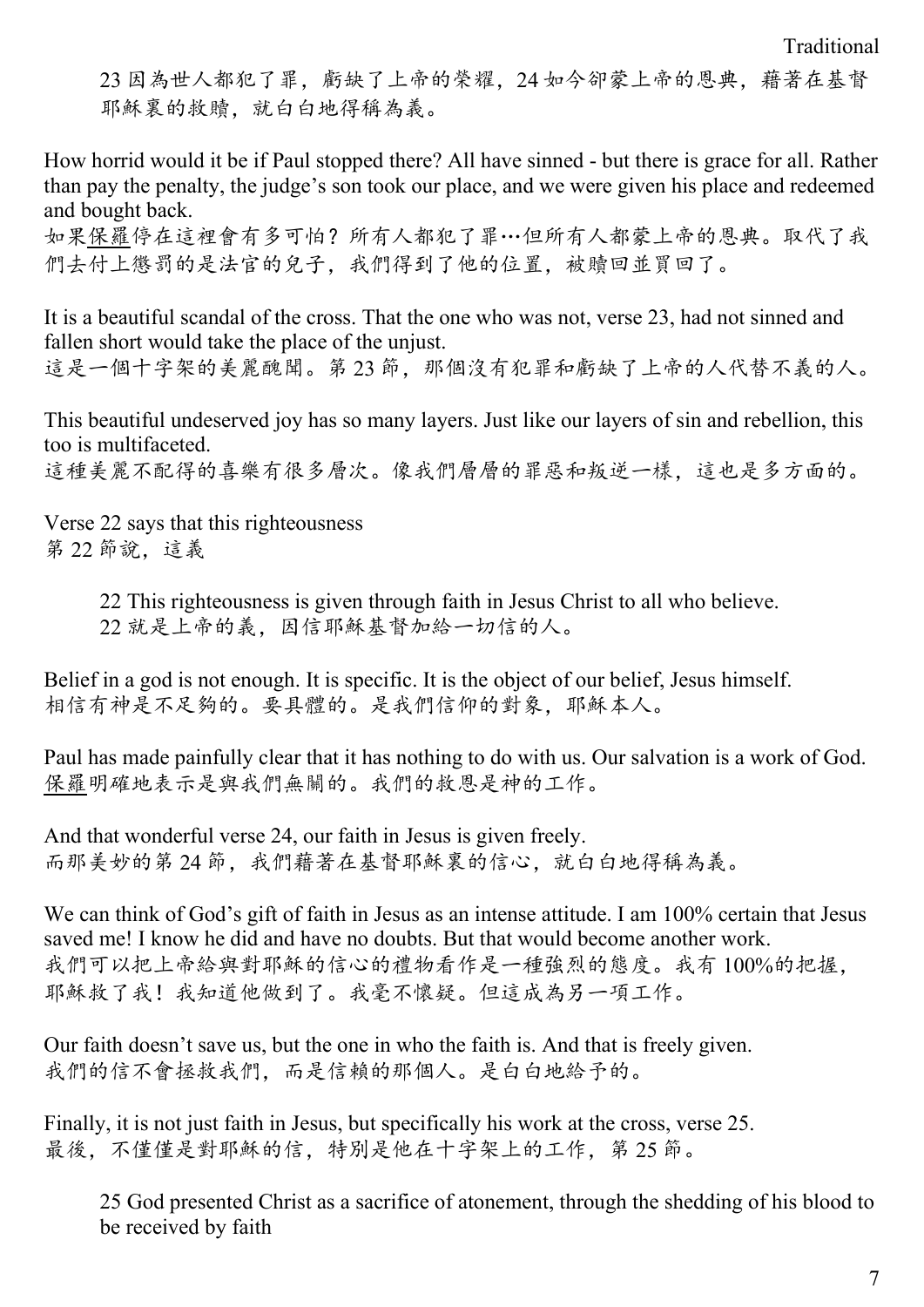25 上帝設立耶穌作贖罪祭,是憑耶穌的血,藉著信,要顯明上帝的義;

His death, his blood instead of mine. Instead of yours. This gift of grace is received by faith. 他的死,他的血代替了我的血。代替了你的血。這種恩典的禮物是憑信接受的。

Imagine we still need to get to New Zealand. We have all realised now that swimming is not the way to go. 想像一下,我們仍然需要去新西蘭。我們現在都明白游泳不是可行的方法。

So, flying is the best option. 所以,坐飛機是最好的選擇。

We have the spot freely offered. It does not just believe that flying is the best option. It is not just faith in and of itself that saves. The 'glad you have faith' mentality doesn't work. Otherwise, I could believe hard and jump off the harbour bridge and fly to New Zealand. 我們有免費提供的位置。不僅是相信飛行是最佳選擇。不僅僅是對自己的信心作為拯 救。「很高興你有信心」的心態是行不通的。不然的話,我可以努力地信,從雪梨橋跳 下,飛到新西蘭。

The place of our faith is important. Saving faith is only faith that is placed in Jesus. 我們信什麼是十分重要。只有是放在耶穌裡的信心才是得救的信心。

Has anyone been on a plane recently? Are you a good flyer? 最近有人坐過飛機嗎? 你是一個好的乘客嗎?

Flying can be very stressful. Imagine you are on a plane, and there is turbulence. And you are worrying, am I going to make it alive. You are breathing into a bag, so you don't hyperventilate. White knuckles at every bump and gust of air. Their faith in the aeroplane and the pilot is very weak. 飛行可能會帶來很大壓力。想像一下,你在一架飛機上,並遇上氣流。你在擔心,我會 否安全到步。你向著一個袋裡呼吸,所以你不會過度換氣。每次顛簸都使指關節因緊握 而變為白色,發出震驚的聲音。他們對飛機和飛行員的信心很弱。

Then there is someone else on the plane whose faith in the plane is very strong. I love flying because I am locked into watching movies and reading books for hours. Even during takeoff and landing, I am not thinking about those things. I leave that up to that captain, and I enjoy the journey.

另外有一位人,他對那飛機的信心很強。我喜歡飛行,因為我有幾個小時可專注的看電 影或看書。即使在起飛和降落期間,我也不會多考慮正在發生的事情。我把它們留給那 位機長,我很享受這段旅程。

The person whose faith is weak is stressed the entire flight, and those who are strong get to the same destination.

信心弱的人會在整個飛行過程中緊張受壓,而信心強的人與他們同到達同一個目的地。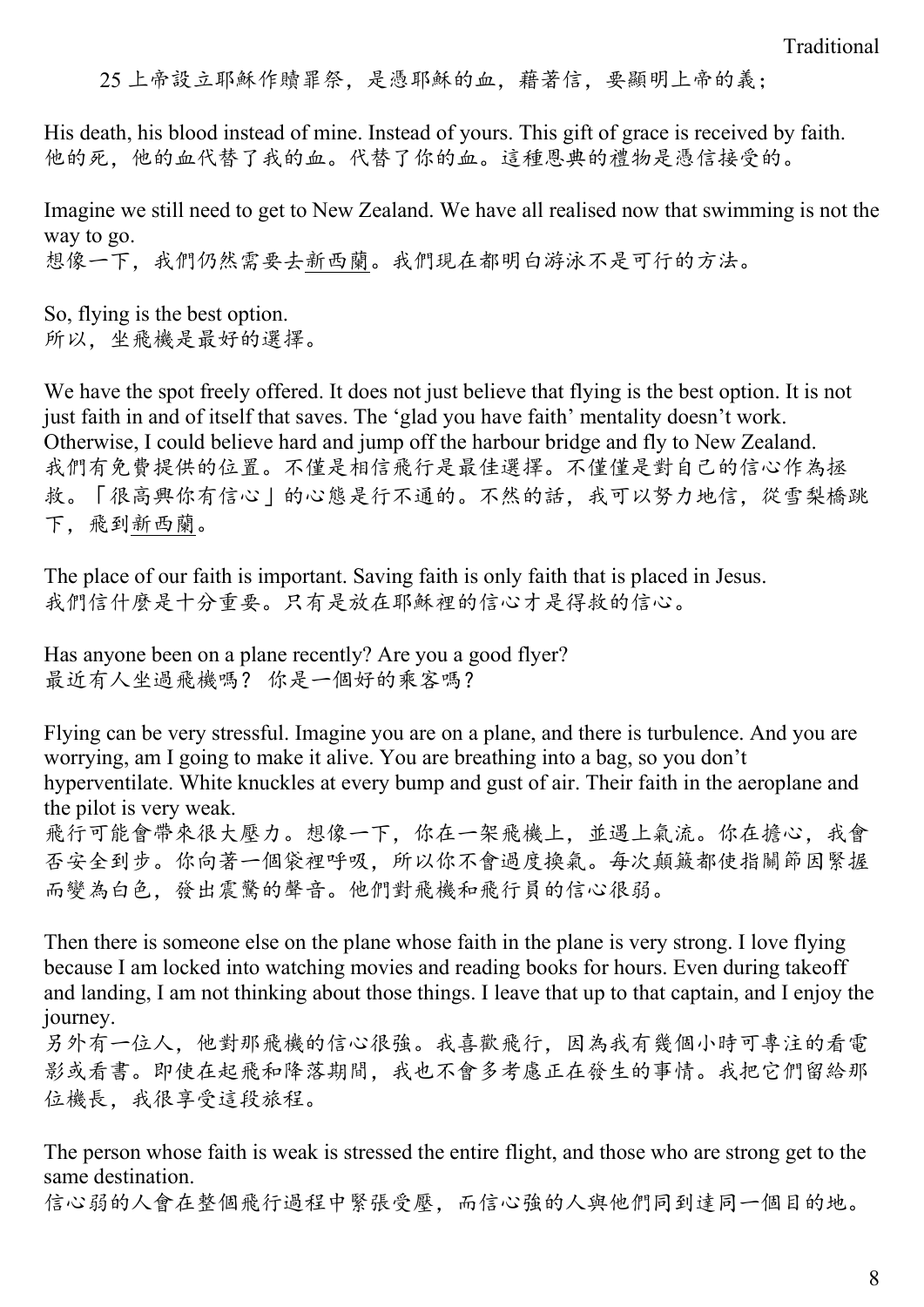The captain doesn't come to the back and say, I am sorry, sir/ma'am. You don't have enough faith to keep this plane up. We are going to have to throw you out of the exit. You don't get to the destination. You don't trust enough.

機長不會走到後面說,對不起,先生/女士。你沒有足夠的信心來保持這架飛機的飛行。 我們將不得不把你趕出出口。你不會到達目的地。你不夠信任。

It is the power of God to save us, not the power of my faith. We fix our eyes on Jesus, the pilot pointing us to God.

拯救我們的是上帝的力量,而不是我信的力量。我們定睛在耶穌身上,將我們引向神的 領航員。

He doesn't say, your on the plane, but you must also flap your wings, or we will crash. You have got to work hard.

他沒有說,你在飛機上,但你也必須擺動翅膀,否則我們會墜毀。你必須努力工作。

Jesus is the object of our faith, the one our faith is in, not us! This faith is a wonderful gift that has been given. 耶穌是我們信的對象,是我們所信的那位,而不是我們!這信是已被賜予的奇妙禮物。

That is what justification by faith is. It is a very important piece of theology for Christians. But it is not just theology, something important to know. It is also intensely personal for us all. 這就是因信稱義。對於基督徒來說,它是非常重要的神學教義。但這不僅僅是神學,或 一些重要的知識。這對我們所有人來說也是非常個人化的。

All of us will one day stand before our God. And Justification by faith tells us that we can't appeal to our performance record. We can't point out that well. I am at least better than 50% of the people in line behind me.

有一天,我們所有人都會站在我們的上帝面前。因信稱義告訴我們,我們不能訴諸我們 的表現記錄。我們不能指出,正好,我至少比排在我後面的 50%的人更好。

Justification by faith is vital because it reminds us of the very heart of the Gospel, our standing and acceptance before God - is entirely from God. 因信稱義是至關重要的,因為它提醒我們福音的核心,我們在上帝面前的地位和被接 受…完全來自上帝。

So, as Paul says in verse 27, there is no boasting. 所以,正如保羅在第 27 節所說,「沒有可誇的。」

But instead, there is joy and celebration because God has poured out his good grace. 但取而代之的是喜樂和慶祝,因為上帝傾倒了他的恩典。

So, if I was to ask 100 Christians, are you more deserving of salvation than everyone else? Justification teaches us to say NO, to say It is not me. I don't deserve anything. But, brothers and sisters, we are so richly blessed in Jesus, freely offered through God's grace to us in his blood.